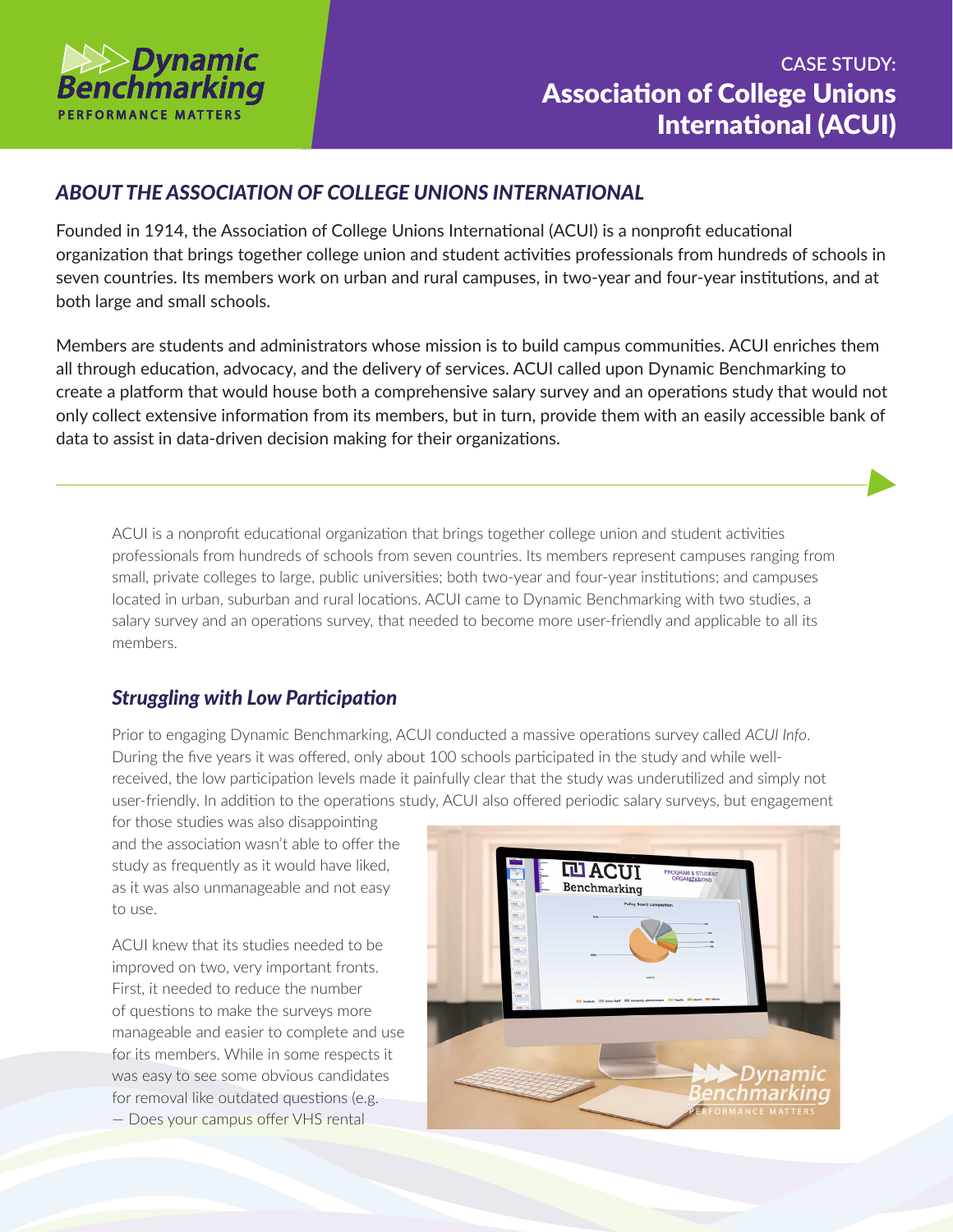kiosks?), there were other relevant issues not being addressed that called for the addition of new questions. With such a large and diverse membership, narrowing the list of questions seemed an impossible task.

"We wanted a tool that would be just as easy and inclusive for smaller schools to use as it was for larger colleges and universities, while still meeting the needs of both extremes of our membership and everyone in between," comments Deana Nichols, Member Data Specialist for ACUI.

The other major goal for the new platform was to provide better results reporting. ACUI wanted to provide members with better, more meaningful information to justify and guide their decision-making. This meant offering more than the standard, static reports, but different options for comparisons, reports and even offering disaggregated data in some cases.

"Sometimes it's not just about who's doing what, but who to talk to about it so members can connect and share best practices," adds Nichols. "We needed more than simple, one-size-fits-all reporting for our members to make these studies meaningful to them."

#### *Finding a Solution for Better Data, Usability & Reporting*

As Nichols and her team struggled to find solutions to these issues, the answer presented itself when they were invited to attend DB Hive, a webinar series where Dynamic Benchmarking customers share their best practices and idea with each other.

"During the webinar, an association told its story about how its survey didn't perform as expected because it was simply too large. That really hit home with us," Nichols recounts. "As the story unfolded, we found that the association went on to cut its study questions by more than half and saw a dramatic increase in its response rate while



still collecting the data its members wanted. That story confirmed that we had made the right decision in choosing to work with Dynamic Benchmarking."

# *Question Filtering Provides Relevant Data*

And while ACUI did eliminate many questions, Dynamic Benchmarking presented another solution that enabled much of the survey to remain intact while still making the overall data entry experience shorter and more relevant for each individual user.

"By adding simple 'if-then' logic to each study's backend, we were able to eliminate entire sections of irrelevant questions for each user," explains Dynamic Benchmarking Project Manager, Holly Maki. "For example, if a user indicates that his organization doesn't offer catering services, no further questions are asked about catering services. When this is applied to multiple questions and survey sections, the time savings for the user is tremendous."